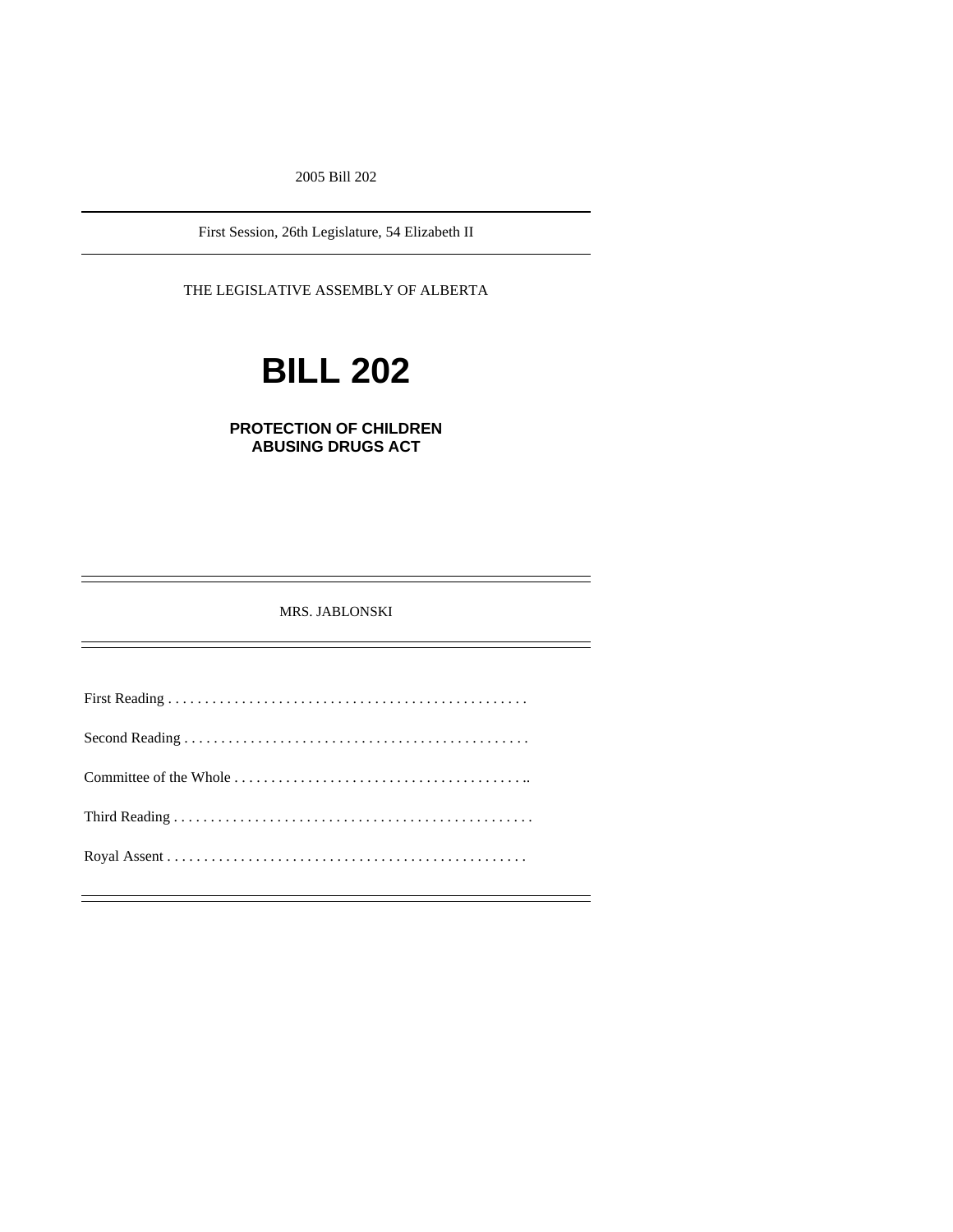*Bill 202 Mrs. Jablonski* 

# **BILL 202**

2005

# **PROTECTION OF CHILDREN ABUSING DRUGS ACT**

*(Assented to , 2005)* 

# **Preamble**

WHEREAS the safety, security and well-being of children and families is of paramount importance to the people of Alberta;

WHEREAS children who abuse alcohol or drugs are a danger to themselves and require help;

WHEREAS the Legislative Assembly of Alberta recognizes the responsibility of families and communities to provide that help;

WHEREAS the Legislative Assembly of Alberta is committed to assisting families and communities in providing that help;

WHEREAS the Legislative Assembly of Alberta is committed to ensuring the health and safety of all children; and

WHEREAS the Legislative Assembly of Alberta is committed to helping children to overcome their problems with alcohol and drugs;

THEREFORE HER MAJESTY, by and with the advice and consent of the Legislative Assembly of Alberta, enacts as follows:

#### **Interpretation**

**1(1)** In this Act,

 (a) "alcohol" means liquor as defined under the *Gaming and Liquor Act*;

**1**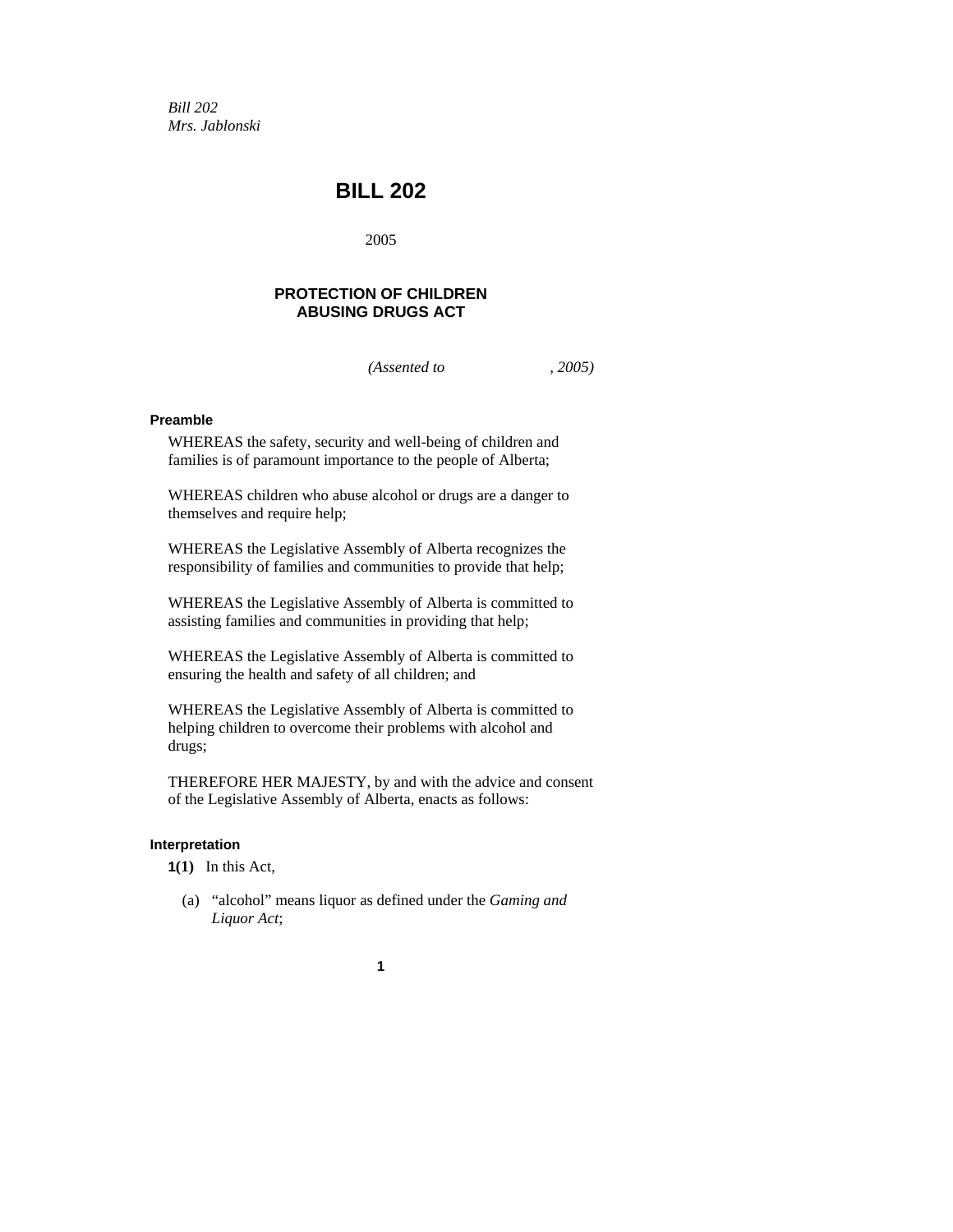- (b) "child" means a person under 18 years of age;
- (c) "Commission" means the Alberta Alcohol and Drug Abuse Commission;
- (d) "Court" means the Provincial Court except in sections 12 to 16;
- (e) "director" means a director under *the Child, Youth and Family Enhancement Act*;
- (f) "drug" means alcohol or a substance
	- (i) whose use is controlled by law, or
	- (ii) that is used by the child in a manner that is not intended by the manufacturer of the substance;
- (g) "guardian" means guardian as defined in the *Child, Youth and Family Enhancement Act*;
- (h) "Minister" means the Minister determined under section 16 of the *Government Organization Act* as the Minister responsible for this Act;
- (i) "police officer" means a member of a municipal police service, a member of the Royal Canadian Mounted Police or a special constable;
- (j) "professional" means a person who is knowledgeable about alcohol or drug abuse, including a physician, a psychologist or a social worker;
- (k) "program" means a program established by the Minister;
- (l) "protective safe house" means premises prescribed by the Minister as a protective safe house.

**(2)** For the purposes of this Act, a child is abusing alcohol or a drug if there are reasonable grounds to believe the child is using alcohol or a drug in quantities that create a condition in the child that is characterised by physical, psychological or social problems.

#### **Application for assessment**

**2(1**) The guardian, physician, relative, teacher or spiritual advisor of a child may apply to the Commission to admit the child into a program for the treatment of alcohol or drug abuse if, in the opinion of the applicant, the child is abusing alcohol or a drug.

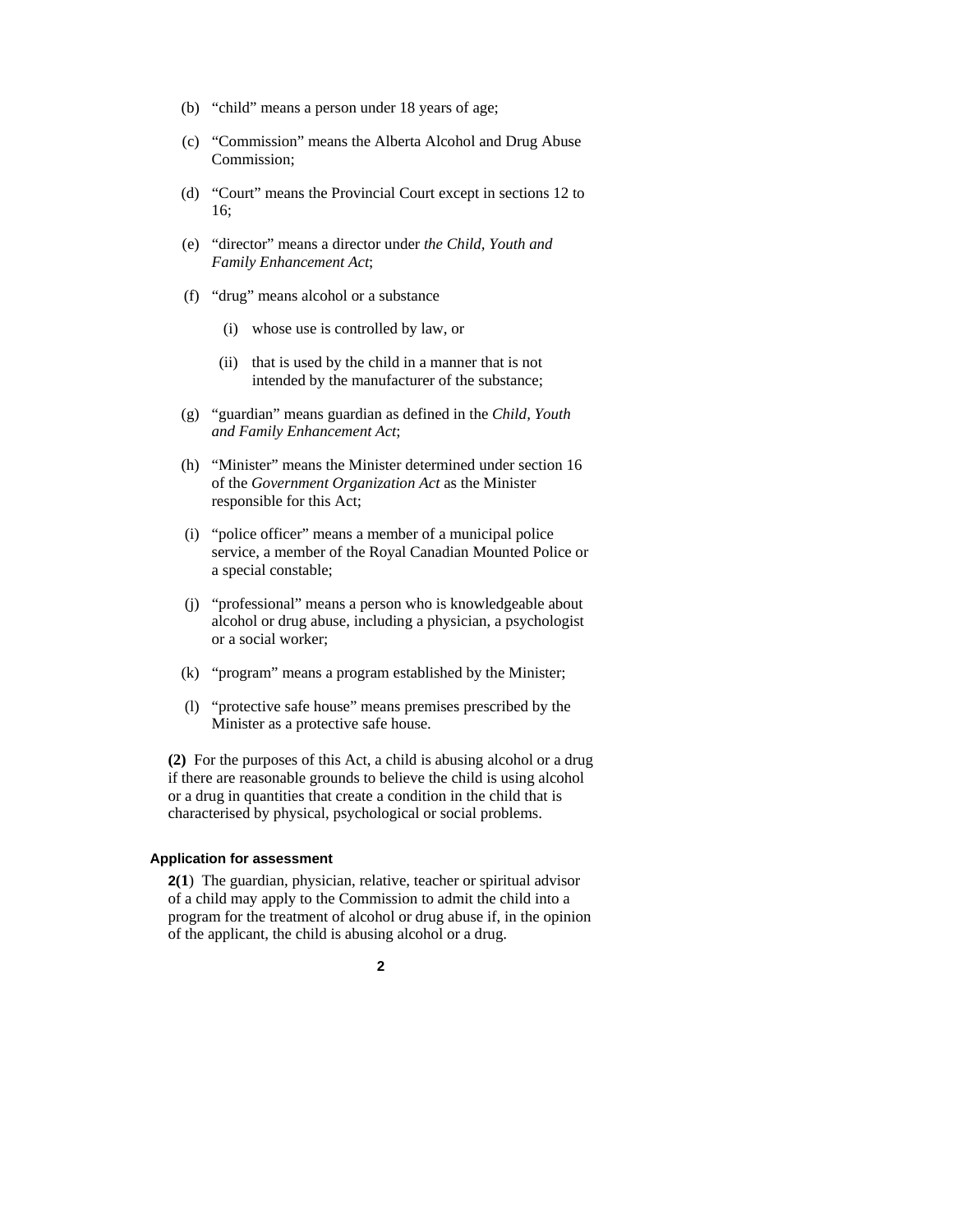- **(2)** An application to the Commission must
	- (a) be made in writing addressed to the Commission, and
	- (b) set out in detail the reasons for the applicant's opinion that the child is abusing alcohol or a drug.

#### **Assessment by Commission**

**3(1)** On application under section 2, the Commission must assess the child and determine whether there are reasonable grounds to believe the child is abusing alcohol or a drug.

**(2)** In order to make an assessment, the Commission may request that

- (a) the child, the child's guardian or the applicant appear before the Commission, or
- (b) the child or the child's guardian provide the Commission with access to the child's medical records.

**(3)** The Commission may determine that the child is abusing alcohol or a drug and is in need of treatment.

#### **Voluntary treatment**

**4(1)** If the child, after a determination by the Commission, agrees to receive treatment through a program, the Commission may refer the child to a program suitable for the child.

**(2)** The program may be an out-patient program or a program given while the child is confined in a protective safe house.

**(3)** If the Commission determines a child is in need of treatment, an agreement to make programs or other services available to the child may be entered into by

- (a) the child's guardian, the child and the Commission, or
- (b) if the child is 16 years of age or older, the child and the Commission.

**(4)** The agreement must be in the form provided for in the regulations and must

- (a) describe the programs or other services to be made available,
- (b) state the duration of the agreement, and

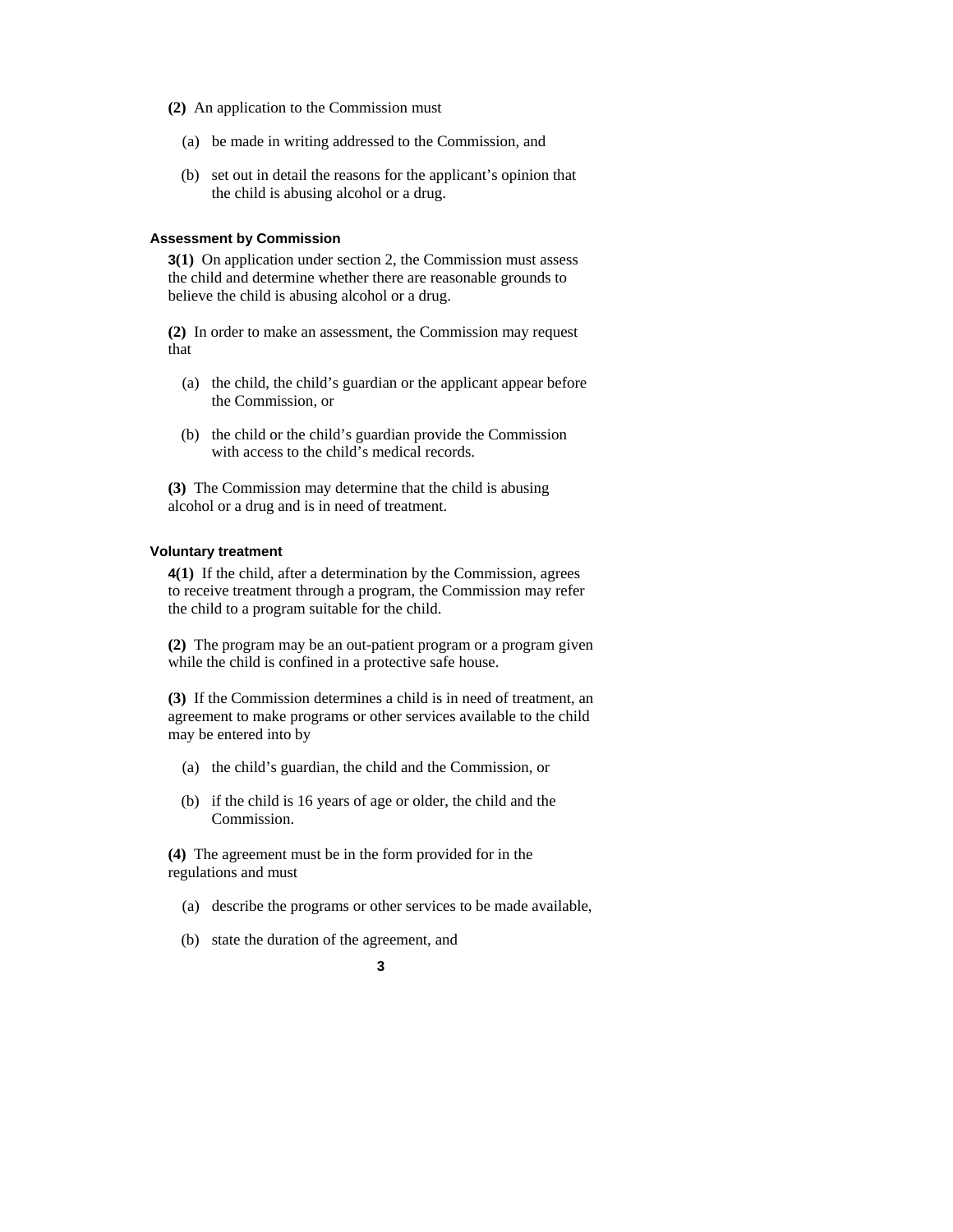(c) state how the agreement may be amended or terminated.

**(5)** The period of an agreement under this section may not be more than 6 months, but the agreement may be renewed.

#### **Apprehension**

**5(1)** If the child does not appear at an assessment by the Commission or does not agree to participate in a program after a determination by the Commission that the child is abusing alcohol or a drug and in need of treatment, the guardian of the child may apply to a judge of the Court or to a justice of the peace for an order under subsection (2).

**(2)** The Court may grant an order

- (a) authorizing a police officer or director to apprehend and convey the child to the child's guardian, or
- (b) authorizing a police officer or director to
	- (i) apprehend and convey the child to a protective safe house, and
	- (ii) confine the child for up to 5 days to ensure the safety of the child and for assessment by the Commission.

**(3)** On application by the guardian, a judge of the Court or justice of the peace who is satisfied that the child may be found in a place or premises may, by order, authorize a police officer or director to enter, by force if necessary, that place or premises to search for and apprehend the child.

#### **Telephone warrant**

**6(1)** If, in the opinion of a police officer or director, it would be impracticable to appear personally before a judge of the Court or justice of the peace to apply for an order in accordance with section 5, the police officer or director may make the application by telephone or other means of telecommunication to a judge of the Court or justice of the peace.

**(2)** The information on which an application for an order by telephone or other means of telecommunication is based must be given on oath and must be recorded verbatim by the judge of the Court or justice of the peace who, as soon as practicable, must cause the record or a transcription of the record, certified by the

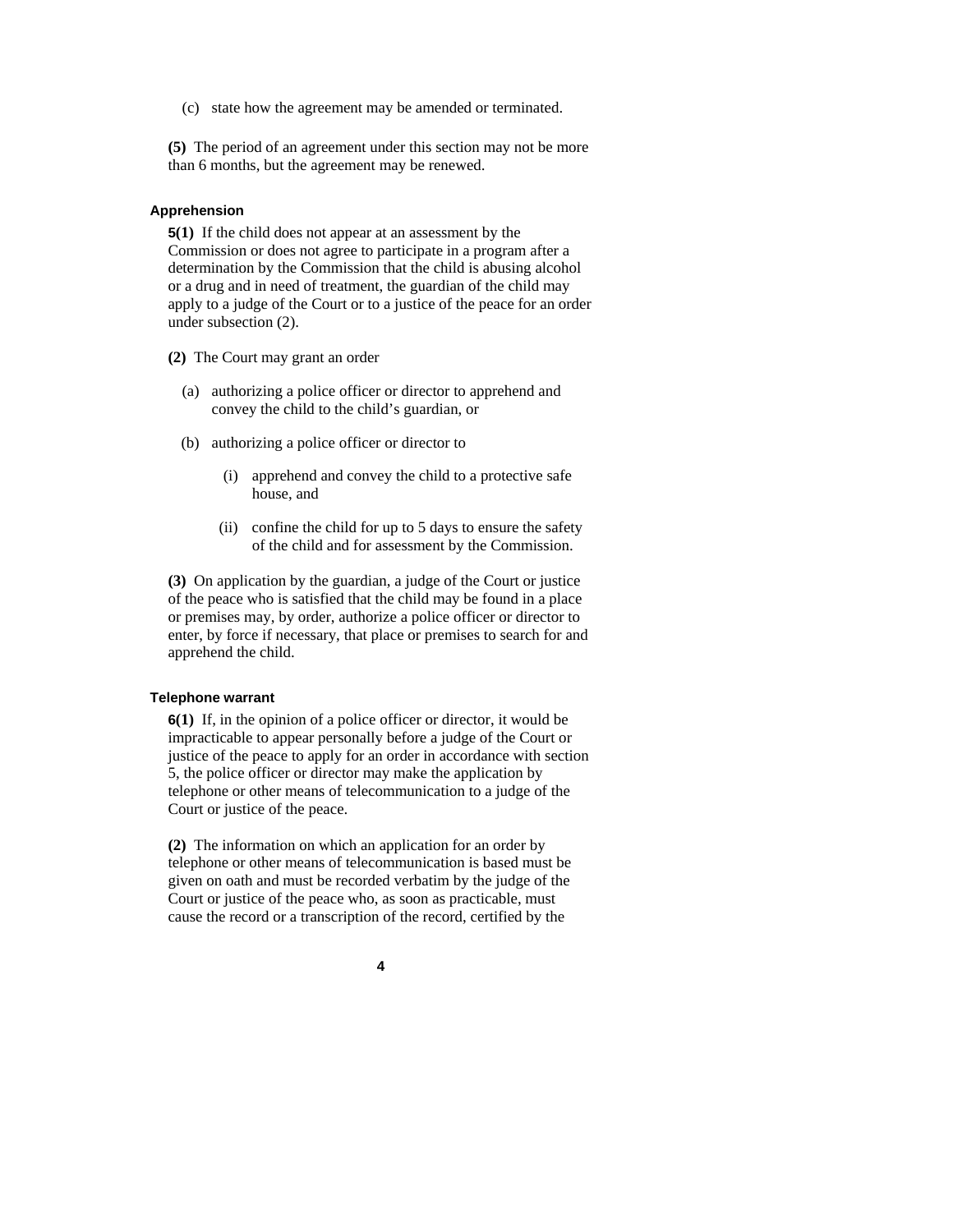judge of the Court or the justice of the peace as to time, date and contents, to be filed with the clerk of the Court.

**(3)** For the purposes of subsection (2), an oath may be administered by telephone or other means of telecommunication.

**(4)** The information submitted by telephone or other means of telecommunication must include the following:

- (a) a statement of the circumstances that make it impracticable for a police officer or director to appear personally before a judge of the Court or a justice of the peace;
- (b) the identity of the child;
- (c) a statement setting out the reasons for the application under section  $5(1)$ ;
- (d) a statement as to any prior application for an order under this section in respect of the same child of which the police officer or director has knowledge.

**(5)** A judge of the Court or justice of the peace may make an order under this section conferring the same authority respecting apprehending, conveying and confining the child and entering a place or premises as may be conferred under section 5 if the judge or justice is satisfied that the application made by telephone or other means of telecommunication

- (a) is based on information that conforms to the requirements of subsection (4), and
- (b) discloses reasonable grounds for dispensing with personal appearance for the purpose of making an application under section 5.

**(6)** If a judge of the Court or justice of the peace makes an order under subsection (5),

- (a) the judge of the Court or justice of the peace must complete and sign an order in the prescribed form, noting on its face the time, date and place at which it was made,
- (b) the police officer or director, on the direction of the judge of the Court or justice of the peace, must complete, in duplicate, a facsimile of the order in the prescribed form, noting on its face the name of the judge of the Court or
	- **5**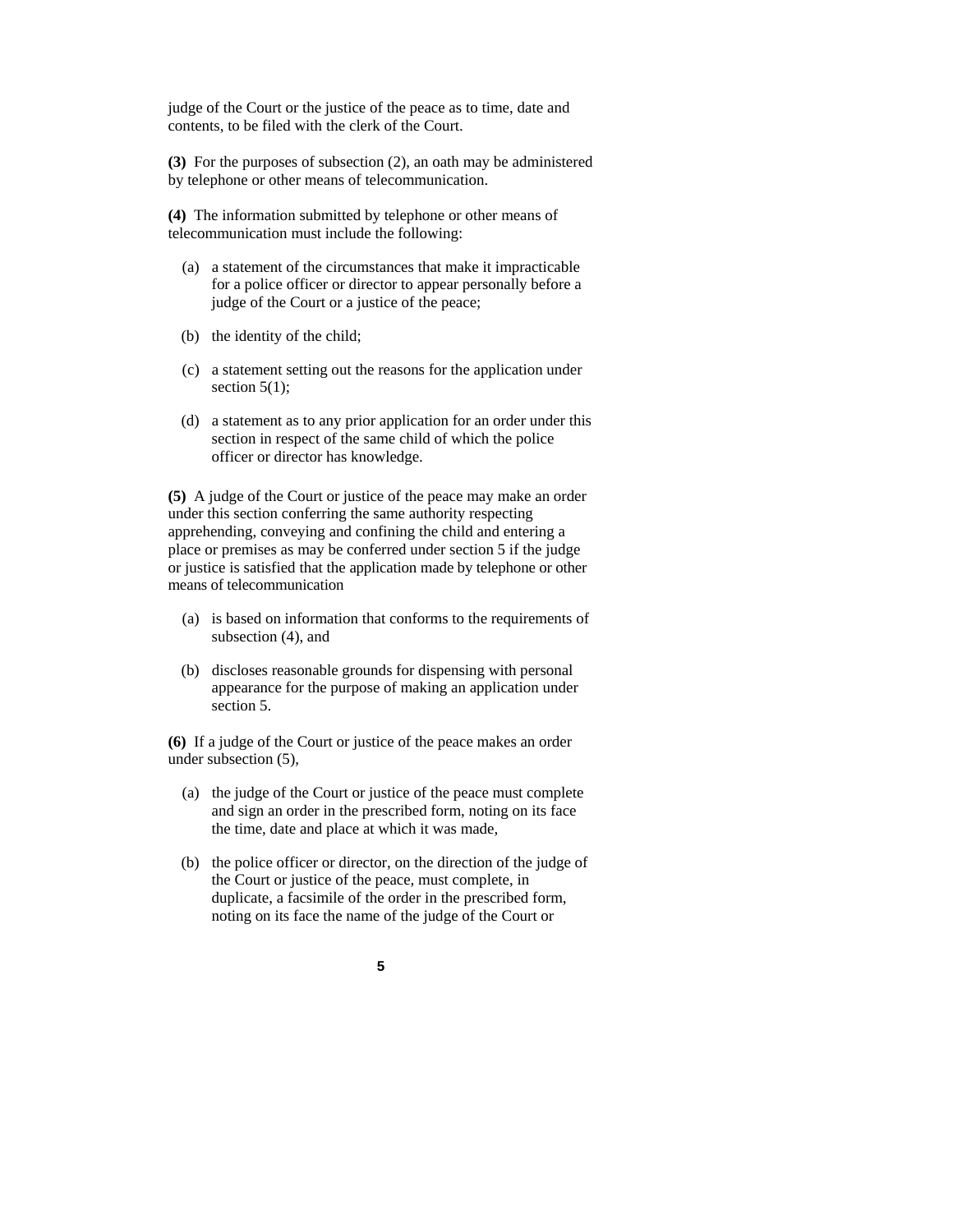justice of the peace making the order and the time, date and place at which it was made, and

 (c) the judge of the Court or justice of the peace must, as soon as practicable after the order has been made, cause the order to be filed with the clerk of the Court, who must provide a copy to a director.

**(7)** An order made by telephone or other means of telecommunication is not subject to challenge by reason only that the circumstances were not such as to make it reasonable to dispense with personal appearance for the purpose of making an application under section 5.

#### **Director's decision**

**7** If a child is apprehended under this Act,

- (a) a police officer who apprehends the child must notify a director forthwith, and
- (b) on the child's being conveyed to a protective safe house, a director must
	- (i) return the child to the custody of the child's guardian, or
	- (ii) confine the child in a protective safe house to ensure the safety of the child and to assess the child.

#### **Involuntary assessment**

**8(1)** If a child who has not been assessed by the Commission is conveyed to and confined in a protective safe house under section 5 or 6, the Commission or a director must assess the child and determine whether the child is abusing alcohol or a drug and is in need of treatment.

**(2)** An assessment under subsection (1) must be made not more than 3 days after the date of the child's confinement.

#### **Compulsory treatment order**

**9(1)** If a child is confined in a protective safe house under section 5 or 6, the director or the child's guardian must appear before the Court not more than 5 days after the commencement of the confinement to show cause why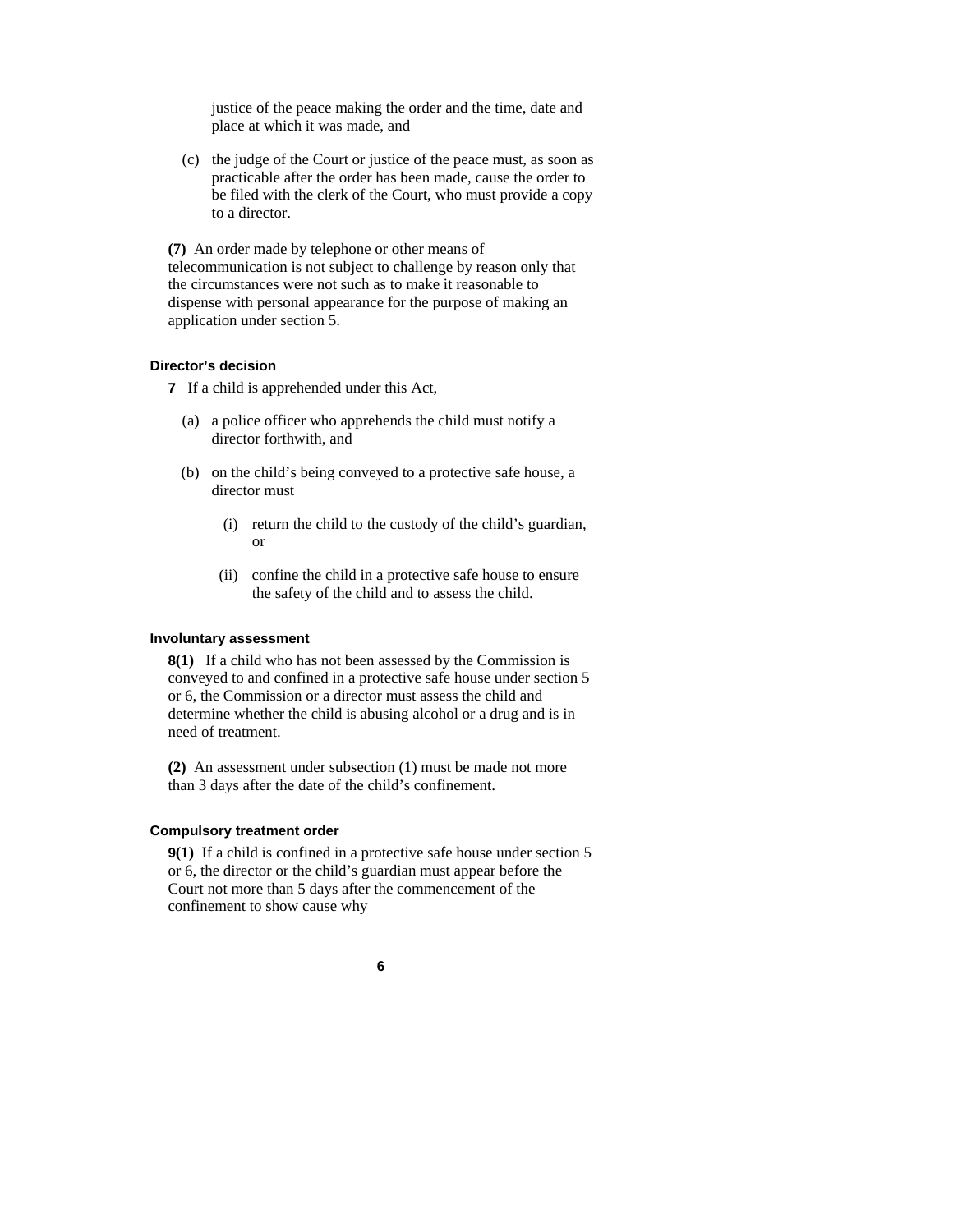- (a) the confinement is necessary and the child should be treated for alcohol or drug abuse as a resident in a protective safe house, or
- (b) custody of the child should be returned to the guardian and the child should be treated for alcohol or drug abuse as an out-patient.

**(2)** The director or the guardian must inform a child with respect to whom a show cause hearing is to be held, in writing, of

- (a) the assessment by the Commission or the director, the reasons for the confinement and the period of further confinement, if any, recommended,
- (b) the time and place of the show cause hearing,
- (c) the right of the child and the child's guardian to attend the show cause hearing,
- (d) the right of the child and the child's guardian to contact a lawyer, and
- (e) the telephone number of the nearest office of the Legal Aid Society of Alberta.

**(3)** A director, a child with respect to whom a show cause hearing is held or the child's guardian may ask the Court at any time to grant an adjournment of up to 2 days, or if the director, the child and the guardian agree, of more than 2 days.

**(4)** If the Court grants an adjournment under subsection (3), the Court may make an interim order to confine the child to a protective safe house if the show cause hearing will not be completed within 5 days.

**(5)** After hearing a review under this section, the Court may make an order

- (a) confirming, varying or terminating the period of confinement of the child in a protective safe house as recommended by the Commission or the director, and
- (b) confirming, varying or dispensing with the program or treatment recommended by the Commission or the director.

#### **7**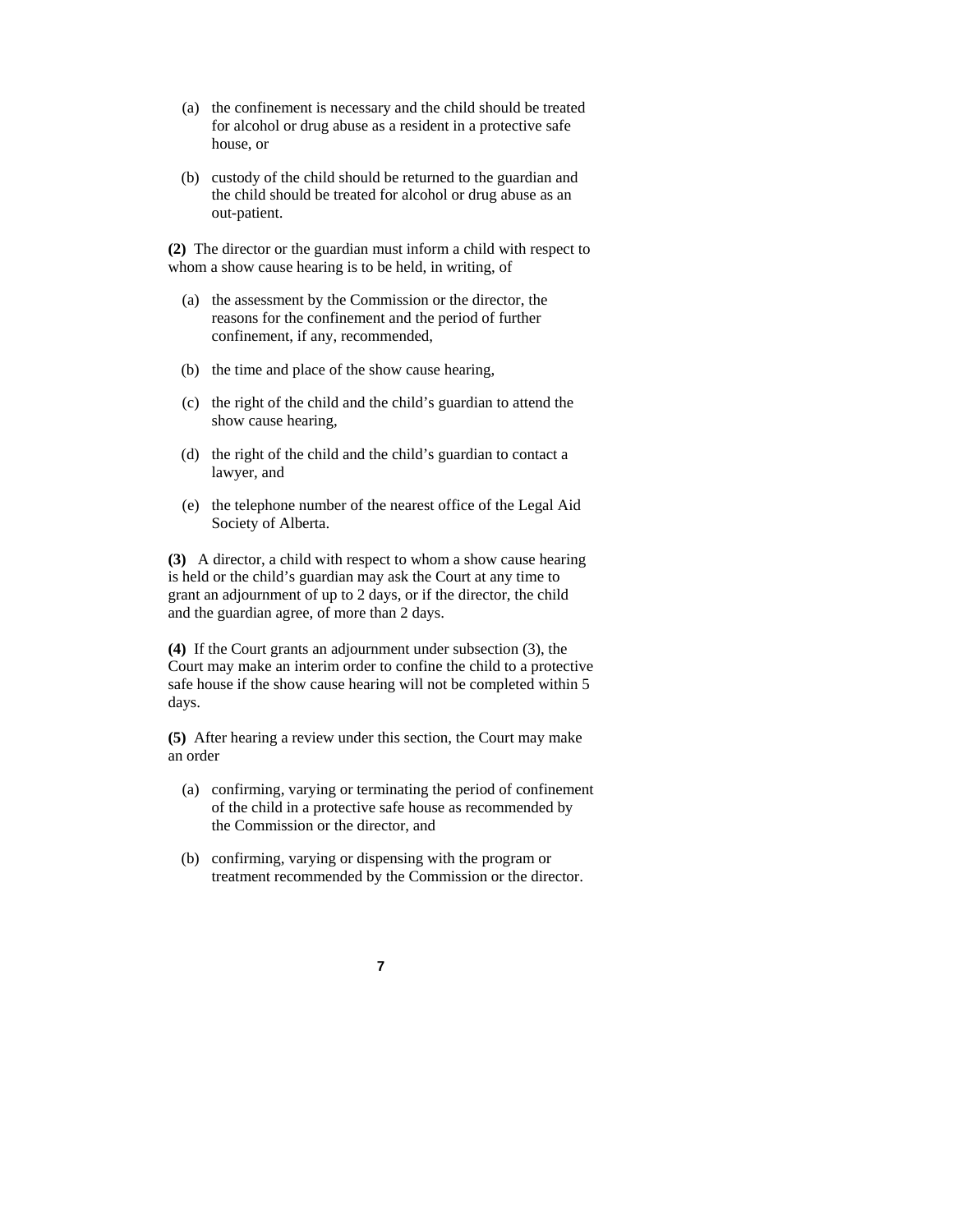#### **Period of treatment**

**10(1)** A child must not be confined under this Act for treatment in a program for a period of more than 90 days.

**(2)** Despite subsection (1), a child may be confined for treatment for an additional period of 10 days with the consent of the child.

**(3)** The child or the child's guardian may apply to the Court for an order

- (a) varying or terminating the period of confinement of the child in a protective safe house,
- (b) permitting the child to continue treatment in a program as an out-patient for the balance of the period of treatment, or
- (c) requiring the child to live with the guardian or a person approved by the Court during the period of treatment in a program as an out-patient.

**(4)** An order under subsection (3) may be subject to any terms or conditions the Court considers necessary.

#### **Definition**

**11** In sections 12 to 16, "Court" means the Provincial Court and the Court of Queen's Bench.

## **Service**

**12(1)** The applicant must, not less than 2 days before the date fixed for an application to the Court, serve a notice of the nature, date, time and place of the hearing by any method orally or in writing,

- (a) if the applicant is the child, on the Commission, the director and the guardian of the child,
- (b) if the applicant is the director, on the child and the guardian of the child, and
- (c) if the applicant is the guardian of the child, on the child and the director.
- **(2)** The Court may do any of the following at the time of a hearing:
	- (a) approve service made in a manner it considers adequate in the circumstances;
	- (b) approve a shortened period as sufficient notice;

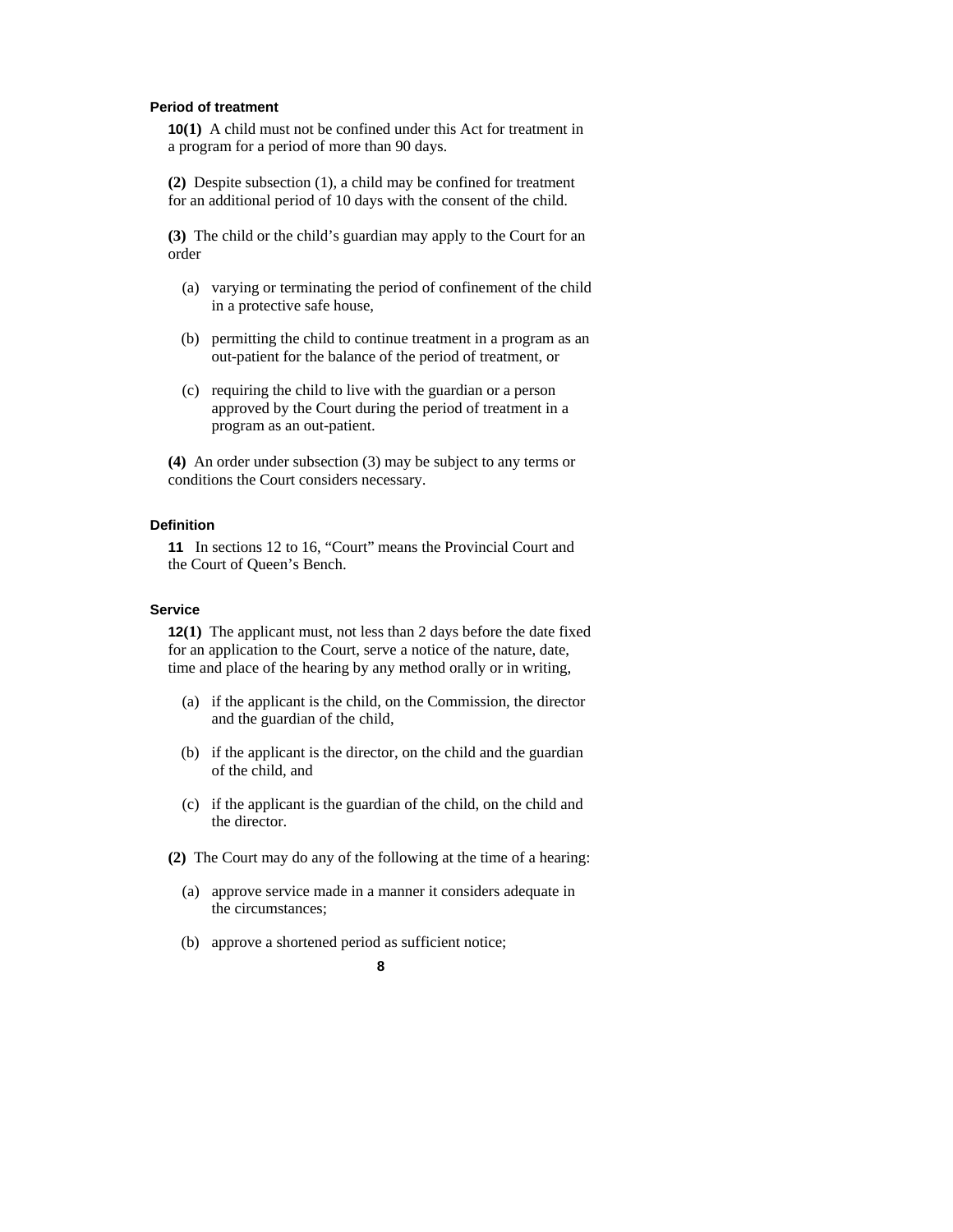(c) dispense with service on any person.

# **Exclusion from hearing**

**13(1)** Subject to subsection (2), the Court may exclude any person, including a guardian of the child or the child, from all or part of the proceedings if the Court considers that person's presence to be unnecessary to the conduct of the proceedings and the Court is satisfied that

- (a) the evidence or information presented to the Court may be seriously injurious or seriously prejudicial to the child who is the subject of a hearing under this Act or to a child who is a witness at a hearing under this Act, or
- (b) it would be in the interest of public morals, the maintenance of order or the proper administration of justice to exclude any or all members of the public from the courtroom.

**(2)** The Court may not exclude a director or a lawyer representing the child or the guardian of the child.

#### **Ban on publication**

**14(1)** Except with the consent of the Court, no person shall publish by any means any report of a Court proceeding under this Act in respect of a child in which the name of the child or a guardian of the child, or any information serving to identify the child or a guardian of the child, is disclosed.

**(2)** A person who contravenes subsection (1) is guilty of an offence and liable to a fine of not more than \$2000 and in default of payment to imprisonment for a term of not more than 6 months.

# **Witnesses**

**15(1)** In a proceeding before the Court under this Act, the Court or a justice of the peace on the application of a party, or the Court on its own motion, may

- (a) compel the attendance of any person and require the person to give evidence on oath,
- (b) require the production by any person of any documents or things, and
- (c) exercise the powers that are conferred for those purposes on a justice of the peace under Part XXII of the *Criminal Code* (Canada).

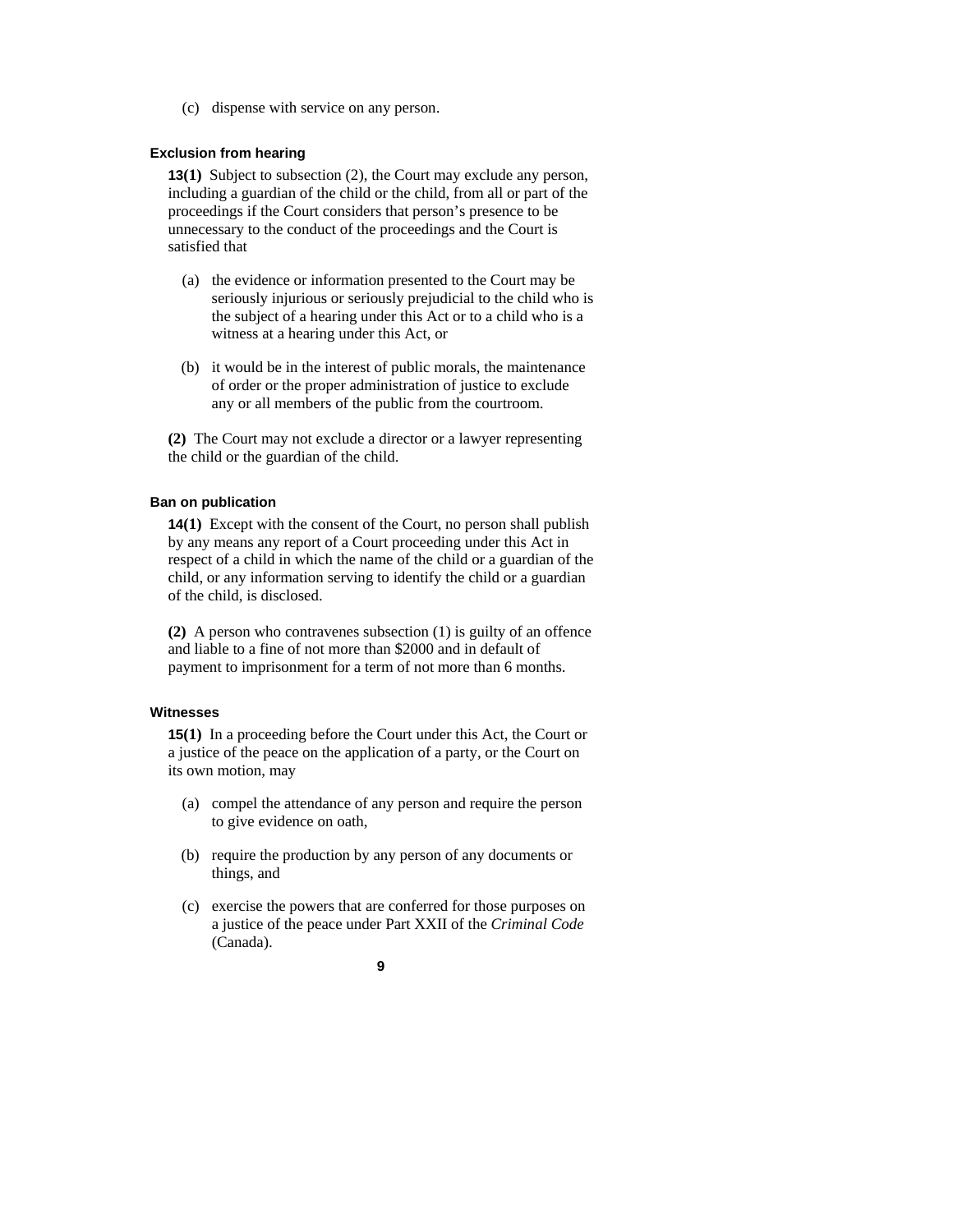**(2)** The record of the evidence given at any other hearing, any documents and exhibits received in evidence at any other hearing and an order of the Court are admissible in evidence in a hearing under this Act.

**(3)** The evidence of each witness in a Court proceeding under this Act must be taken under oath and forms part of the record.

**(4)** Despite subsection (3), if the Court considers it proper to do so and is satisfied that no better form of evidence is readily available, the Court may

- (a) accept evidence by affidavit, or
- (b) accept hearsay evidence.

#### **Confidential evidence**

**16(1)** Notwithstanding Part XXII of the *Criminal Code* (Canada), the Court may issue a subpoena requiring

- (a) the Commission,
- (b) a director,
- (c) a board under the *Hospitals Act*,
- (d) a board under the *Mental Health Act*, or
- (e) the Chief Medical Officer under the *Public Health Act*,

or the designate of any of them to produce any documents, records or other information they possess or control that may relate to the proceedings before the Court with respect to a child.

**(2)** The person named in a subpoena or the person's designate must attend at the time and place stated in the subpoena with any documents, records or other information that may relate to the proceedings before the Court and must remain in attendance throughout the proceedings unless the person is excused or excluded by the Court.

**(3)** If as the result of the issuing of a subpoena under subsection (1) a person is required to produce any documents, records or other information that is otherwise confidential under the *Alcohol and Drug Abuse Act, Hospitals Act, Mental Health Act* or *Public Health Act*, the documents, records or other information must be dealt with in accordance with this section.